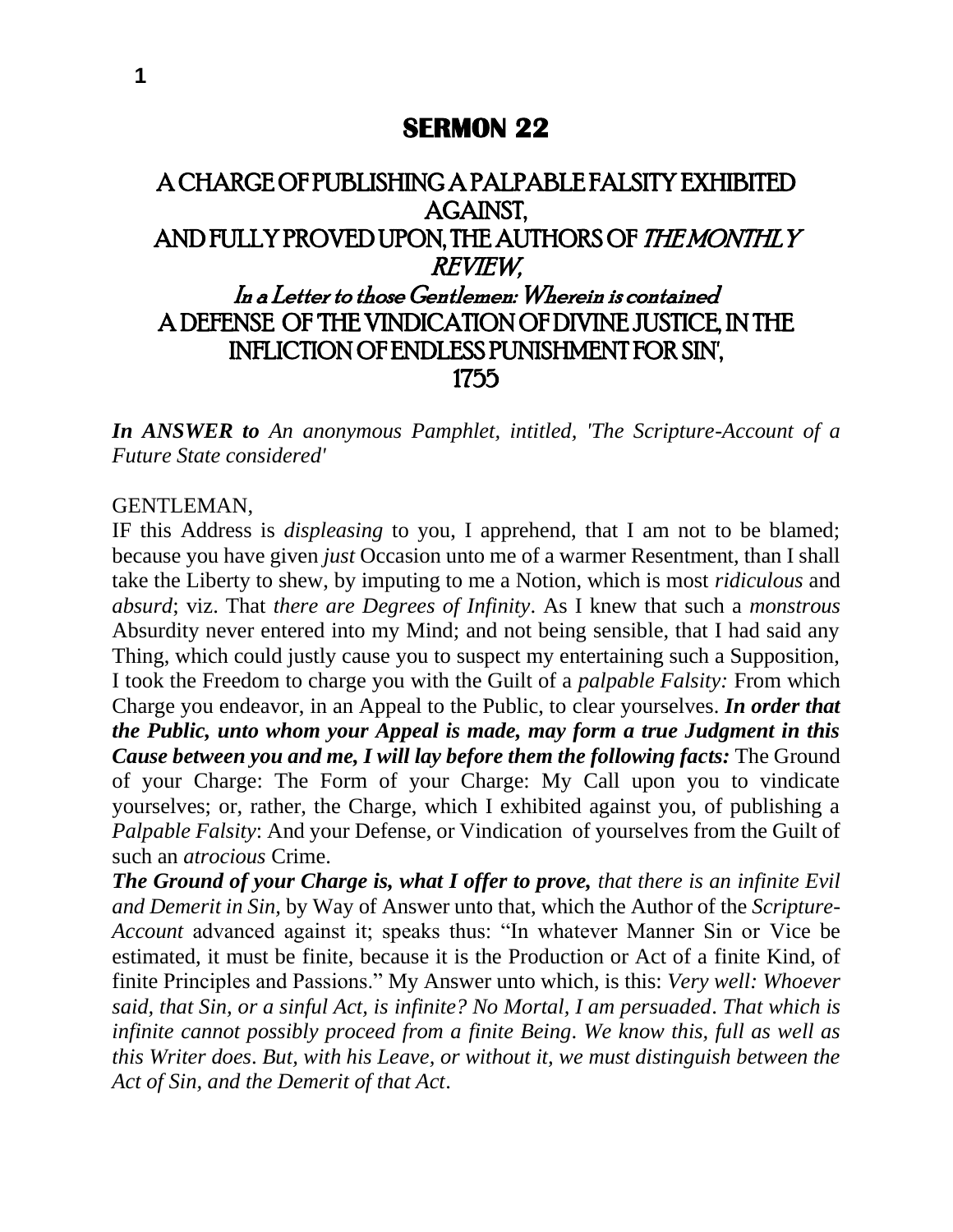**2**

*Though all sinful Actions are finite, and must be so, because they spring from finite Beings, yet there is an infinite Evil and Demerit in Sin, because it is committed against all possible and infinite Good*. *Its Demerit arises from the Object, against whom it is committed*; *and, therefore, as the Divine Object against whom all Sin is directed is infinite, so the Demerit of it must be infinite: If it as not, then there is not, there cannot be greater Evil and Demerit, in an Act of Sin against God, than attend an Act of Sin against a Creature*. *Why, do not such Persons, as our Author, speak out plainly what they mean, and tell us roundly, that there is no greater Evil in sinning against God than there is in sinning against a poor Mortal like ourselves? This is what he intends, it certainly is what he designs, though it was too impious a Thing for him, directly and explicitly, to assert*. *If this is not his Meaning he says nothing which is to his Purpose*; *for, if he allows, that there is greater Evil in Sin against God, than there is in Sin against a Creature, that Reason, which obliges him to grant, that it is, in any Degree, a greater Evil to offend against God, will compel him to yield, that it is infinitely greater,* viz. *the infinite Majesty of the Divine Being*.

*The Form of your Censure, or Charge, was this:*

"This Person would persuade the Public of his Abilities, as a Critic and a Philosopher; Characters to which he may be justly intitled, if wild Conjectures, and dogmatical Affirmation be allowed in the Place of clear Reasoning and solid Judgment; by which alone, the Author of the *Scripture-Account* ought to have been tried, and by which, perhaps, it might be possible to convict that Gentleman of having sacrificed as much to *Imagination,* though not to *Dullness,* as Mr. *Brine,* who supposes, that there *are Degrees of Infinity*, and that Persons may be annihilated, and, at the same Time, not suffer Death."

*As I thought myself, in some Measure, injured by this Censure, or Charge of yours,* particularly, in this Assertion, that I suppose, that *there are Degrees of Infinity*; which I knew I did not, and also was sure, that I had not expressed a *Tittle,*  from which it might be inferred, that I entertained such a ridiculous and absurd Supposition; I apprehended, that I had a Right to wipe off this *false* Imputation;

and, therefore, *I took the Liberty, to exhibit this Charge against you, in some of the public Papers:* "To the Authors of the *Monthly-Review*. Gentlemen, in your *Review*  for *December*, 1754, you mention a small Pamphlet, which I lately published, intitled, A Vindication of the Justice of God, in the Infliction of endless Punishment for Sin; in Answer to the *Scripture-Account of a future State considered*. And you say*,* that I would persuade the Public of my Abilities, as a Critic and a Philosopher. This I deny; and, unless you know me *better,* than I know myself, you cannot prove it. Farther, you represent me as *dogmatical* and *dull*; both which, it is possible, may be true. But what Censure may I not pass upon you, for affirming, that I suppose that *there are*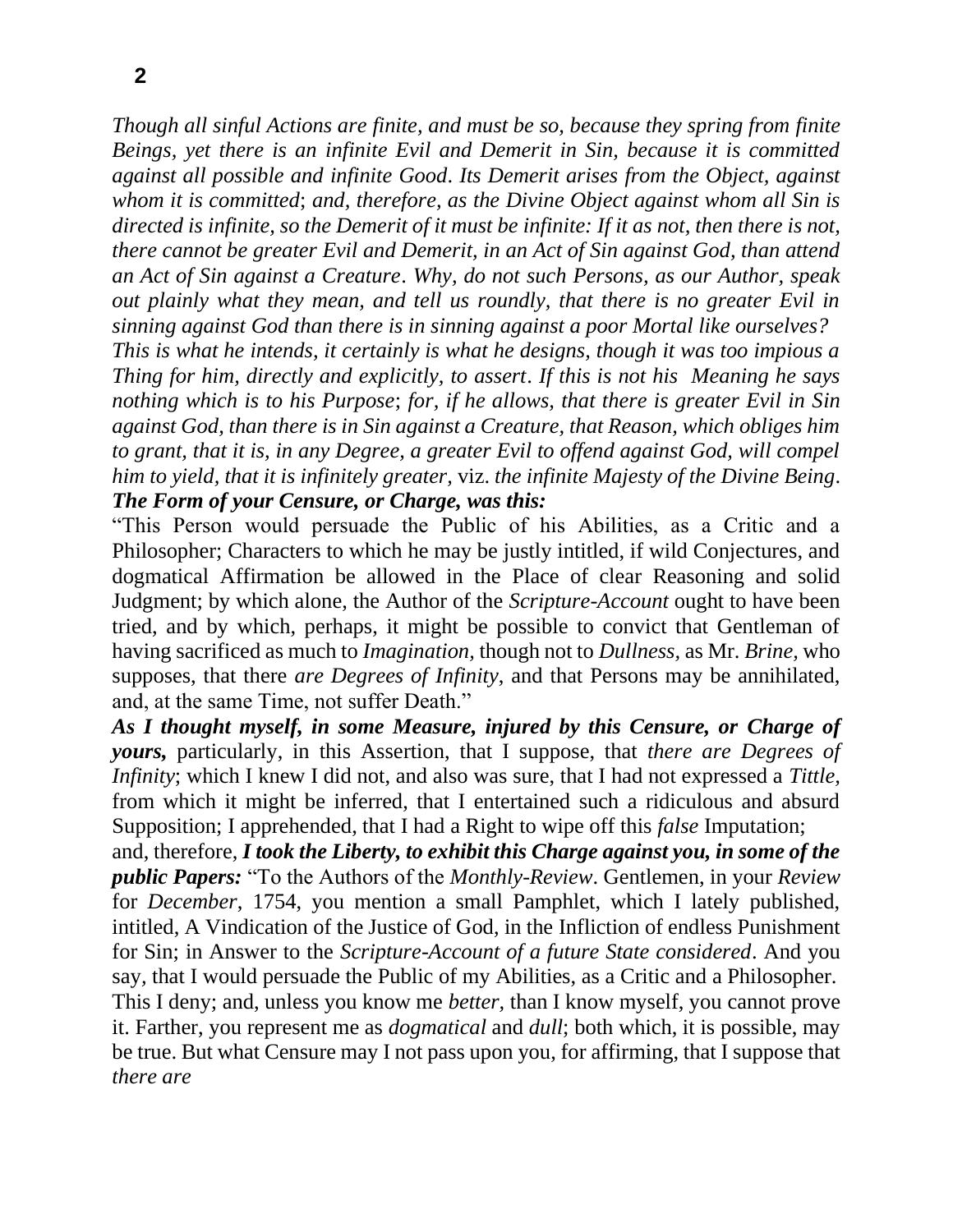*Degrees of Infinity!* This Assertion is a *palpable Falsity*. Such a Supposition I have neither expressed, nor, in the least Degree, suggested. If, therefore, you should be able to defend yourselves from a Charge of *Ill-manners,* which you exhibit against me, I am sure you will not be capable of vindicating your Veracity. I acknowledge that I suppose, (as you say I do) that Persons may be annihilated, and, at the same Time, not suffer Death. It is my Opinion, at present, that Annihilation is not Death. If you will be pleased to condescend so far, as to clear up to me my Mistake in this Matter, (if I am mistaken herein) the Favor will be gratefully acknowledged, by, Gentlemen, your humble Servant, *etc*."

#### **Very soon after this Advertisement of mine, the following Lines were inserted (by your Order, I presume) as News in the Evening Advertiser:**

"If Mr. *Brine* will wait till the Publication of the *Review* for the present Month, he may then see, if he pleases, on the *blue Cover* of the said Number, a proper Notice of an Advertisement (wherein he has more than once exposed himself) relating to the JUST Account given, in a late *Review,* of his profound Answer to the Scripture-Account of a future State considered, for the *Reviewers* will have no News-Paper Controversy, "with such an Opponent."

### *Agreeably to this Piece of News, I find on the blue Cover of the said Number, your Defense, or Vindication of yourselves:*

"The Authors of the *Review* have been called upon by ONE Mr. *John Brine,* in an Advertisement inserted in the public Papers, wherein he accuses them of having falsely charged upon him, Notions not entertained by him. In the *Review* for *December* 1754 Page 477*,* Mention is made of a Pamphlet, entitled, A Vindication of divine Justice, *etc*. written by Mr. *Brine,* and it is there said, that Mr. *B*. *supposes there are Degrees of Infinity, and that Persons may be annihilated, and, at the same Time, not suffer Death.* Mr. *B.* acknowledges, and still avows, this curious Doctrine of Annihilation; but denies his having in the least suggested the above expressed Notion of Infinity. Undoubtedly this Writer best understands his own Meaning, or *Un-meaning*; but whether we have erred, or not, in the Conclusion we drew from the following Passage, let the Reader determine: "In Page 28, Mr. B. has these Words: Though all sinful Actions are finite, and must be so, because the spring from finite Beings, yet there is an infinite Evil and Demerit in Sin, because it is committed against all possible and infinite Good. Its Demerit arises from the Object against whom it is committed; and, therefore, as the Divine Object against whom all Sin is directed, is infinite, so the Demerit of it must be infinite: If it is not, then there is not, there cannot be greater Evil and Demerit in an Act of Sin against God, than attend an Act of Sin against a Creature. — Here we are taught, that there is an infinite Evil and Demerit in Sin; and that as the Divine Object against whom all Sin is directed, is infinite, so the Demerit of it must be infinite. Now, will Mr. B. maintain, that all Sins are equal in Demerit, or that one Infinite is greater than another, and that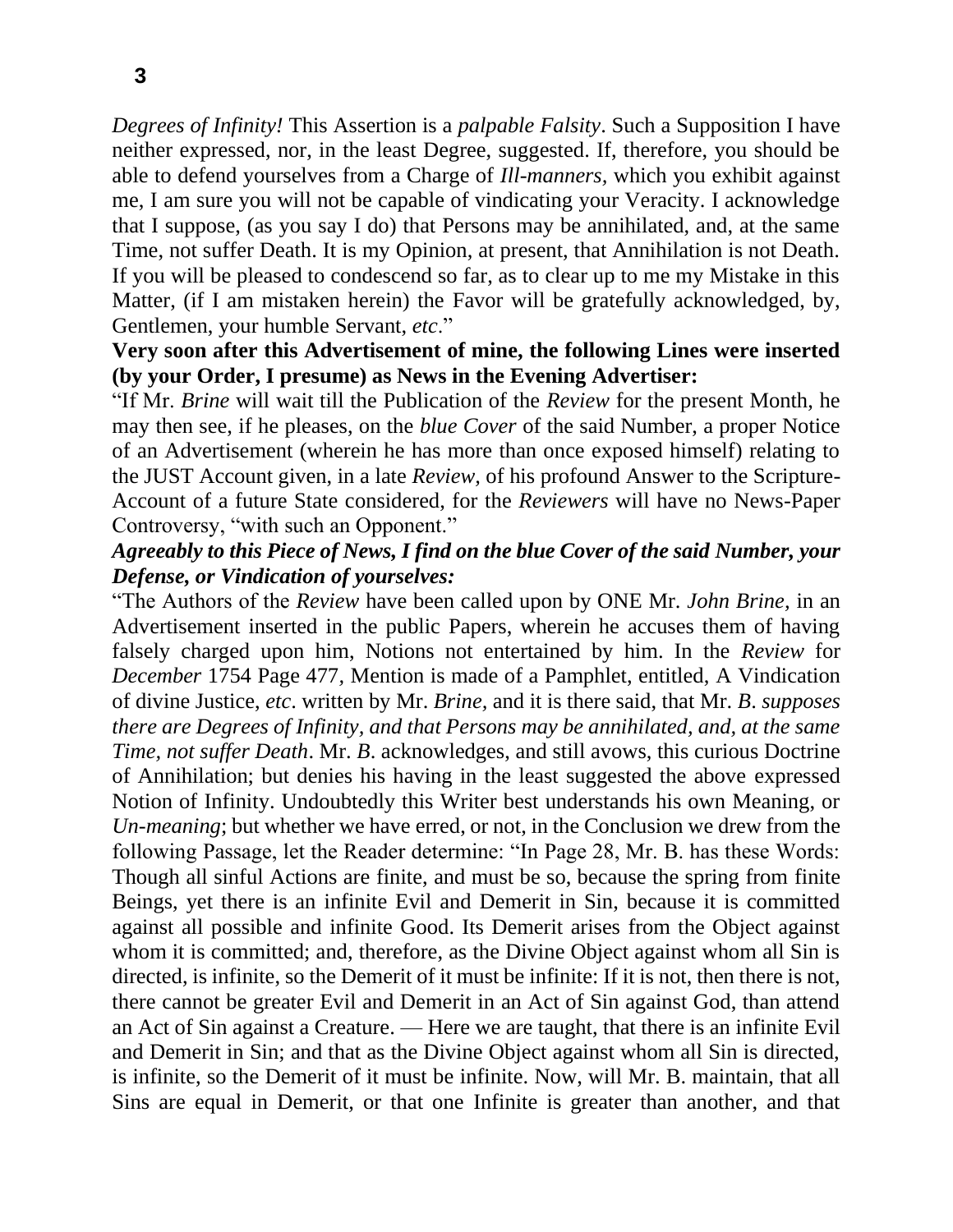Blasphemy, Idolatry, and Murder, are not more heinous than petty Theft, Drunkenness, Lying, Scandal etc.? The Assertion would shock a rational Christian; and yet this Mr. B. will, we apprehend, be driven to, unless he admits, as a fair Deduction from his Premise, that there are Degrees of Infinity. This absurd Consequence occurred to us, on Perusal of his Pamphlet; and how far we are justifiable, in charging Mr. B. with such a Supposition (for he is not charged with any direct Assertion) let the candid By-stander pronounce: As for our Author, it is probable, as he is a very profound Writer, he will yet have a great deal to urge about, and about this Alternative; he is welcome to say what and how much he pleases; we shall look upon ourselves as unconcerned in the Matter. We have shewn the Ground upon which we first formed our Opinion of his Pamphlet; that Opinion, and its Foundation, are now before the Public; and if, in the Judgment of that Public, we stand acquitted of any Intention to impose upon them, or misrepresent any Author whatever, whole Writings are mentioned in the Review, it will be quite indifferent to us what this Writer may have to say, in the Defense of his own peculiar Notions." Having laid before the Reader the true State of this Cause between

you and me, *I will now proceed to consider, calmly, that Defense which you make for yourselves, in Answer to the Charge, which I exhibited against you.* In this Defense, *you say, One Mr. John Brine,* by which Phrase, doubtless, you intended to put me in mind of my *Obscurity*; whereof I am not insensible, and did not need this *Memento* of it from you, though, that I confess, you might not know, and, therefore, you did well to give me this Hint, that I might not imagine myself to be much known, and taken Notice of in the World: Yet, I must say, there would have been a greater Propriety in the Hint, if you had not, more than once, honored me with the Mention of my Name, on former Occasions; whereby that became as extensively known, as your *Reviews* are spread: I cannot tell whether that is far or not, (nor is it the Matter of my Concern) you best know: However, that is a sufficient Evidence, that I am not *just now drop out of the Clouds,* and that your Readers are not Strangers to my Name, nor to that Respect, which you have formerly shewn unto it. But enough of this *trivial* Matter.

## Again, *You say, "Mr. B. still acknowledges and avows this curious Doctrine of Annihilation."*

The Manner of your expressing yourselves may occasion some less attentive Readers to think, that I suppose Men will be annihilated, and perhaps you are willing they should, although you know, that I utterly deny and disavow the Doctrine of the Annihilation of any of the human Race, and plead for the eternal Existence of both good and bad Men. By this Ambiguity, you cleared yourselves of the Trouble of offering any Thing, to prove the Absurdity of supposing, that Persons may be annihilated, and, at the same Time, not suffer Death. This is a considerable Instance of your Prudence. Truly, it was a *wise* Thing in you to decline attempting, at an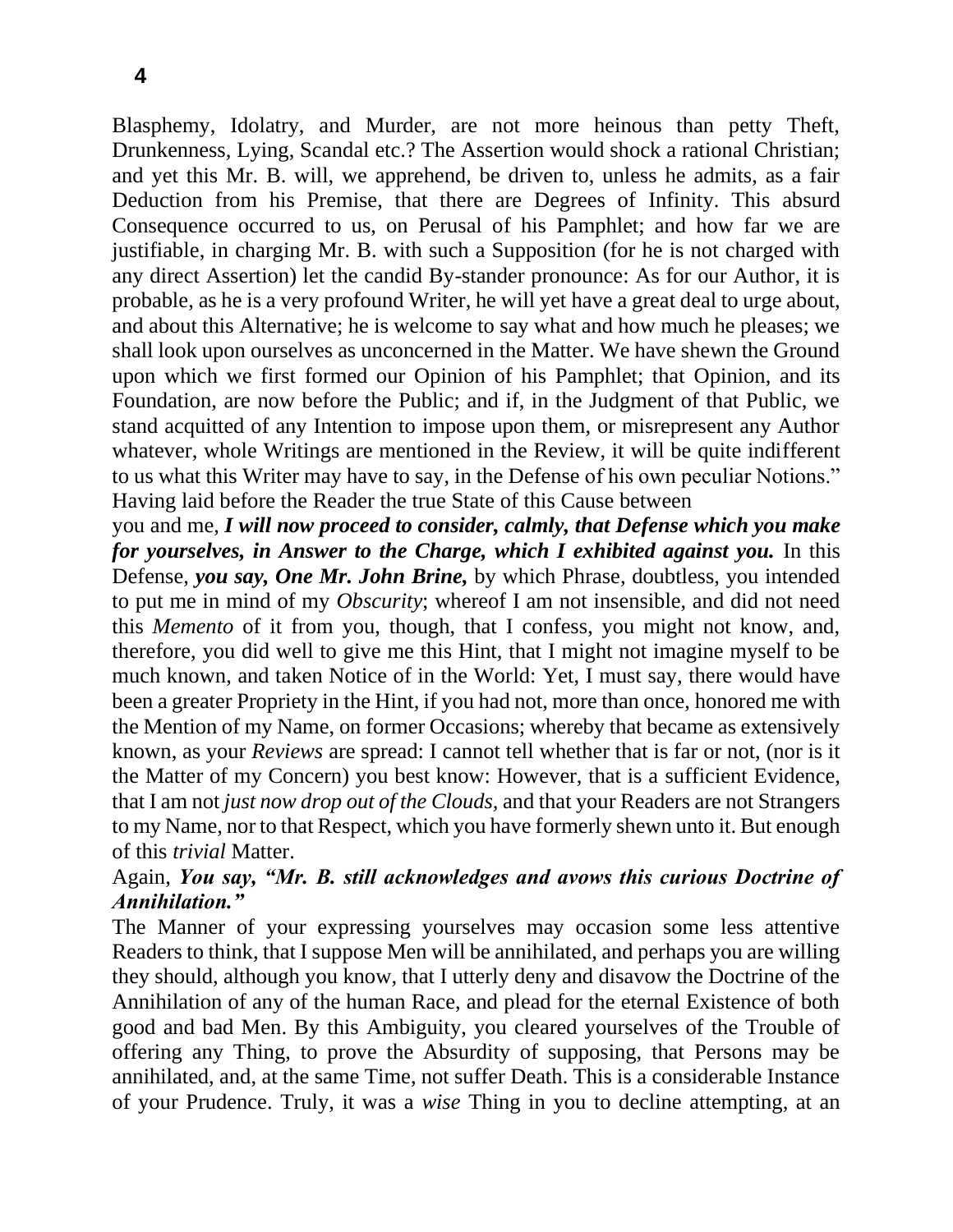Impossibility. And, that this is such, I imagine, you are, by this Time, convinced; and are sensible, that Persons may be annihilated, and yet not suffer Death. When you say, of *Annihilation,* you cannot mean Annihilatio*n itself*; but must mean, *about*, or *concerning* Annihilation. The Thing *itself* I deny, which you need not be told; but this Doctrine concerning it, I still acknowledge, and avow, viz. *that Persons may be annihilated, and, at the same Time, not suffer Death:* For Annihilation is not Death. Much is not necessary to be said, to evince the Truth thereof. If Death is a Privation of Life, which it hath been thought to be, and a Creature must exist, in suffering that Privation, it is very clear, that Persons may be annihilated, and, at the same Time, not suffer Death. If a Privation of Life takes Place in a Creature, I own, that I think it must be while it exists, because, I cannot comprehend how it should when it is not. Notwithstanding, Gentlemen, the Reproof, which you have given me, for pretending to *philosophize*, I cannot refrain from saying: That it is very *unphilosophical,* to conceive of a Privation, without the Existence of some Subject. And, if a Privation necessarily supposes the Existence of some Subject, is it not evident, that the Being of a Creature, which suffers Death, must be of somewhat *longer* Duration, than that of its Life? If the Life of *Peter* is of the same Duration, with his Existence, how is it possible, he should suffer Death? He does not, while he is, and when he is not, it is certain, he cannot. In Annihilation, a living Creature, would not suffer a Privation of Life; because, so long as he exists, he lives, and, consequently, his Annihilation can be no other than a Cessation of Life, together with the Cessation of his Being, and in the very same Moment: For, his Existence and Life must be exactly of equal Duration. We cannot for this Reason, suppose him to suffer Death, in his Annihilation, unless we will suppose, there may be a Privation of Life, without the Existence of a Subject, of such Privation. And, therefore, I conclude, the Author of the *Scripture-Account, etc*. was mistaken, in thinking, that Annihilation is Death; particularly, as he stiles it, the *second Death*.

*You suggest, 'The Opinion of the Infinity of Evil and Demerit, in Sin, is a peculiar Notion of mine.* For, relating to that Point, you say: "It will be quite indifferent to us what this Writer may have to say, in Defense of his own peculiar Notions." Of which Notions, therefore, you must mean this is one. Pray, Gentlemen, do you speak as you think? Or do you *prevaricate,* in this Case, and take the Liberty to insinuate, that this is my *peculiar* Notion, though you know it not to be so? Perhaps, your Reading may not have been very large, on divine and religious Subjects; yet, I cannot be persuaded, that it hath been so very *scanty,* as to leave you under a Possibility of imagining, that this is a *Peculiarity* of mine. This Doctrine hath been maintained and defended, by all our Protestant Divines, who have opposed the *Popish* Notion of *venial* Sins. It is not necessary to produce many Testimonies hereof; but the Reader, I hope, will excuse my citing a Few. And they shall be such, as are not only full and explicit on this Head; but also from such Writers, as even the *Reviewers themselves,*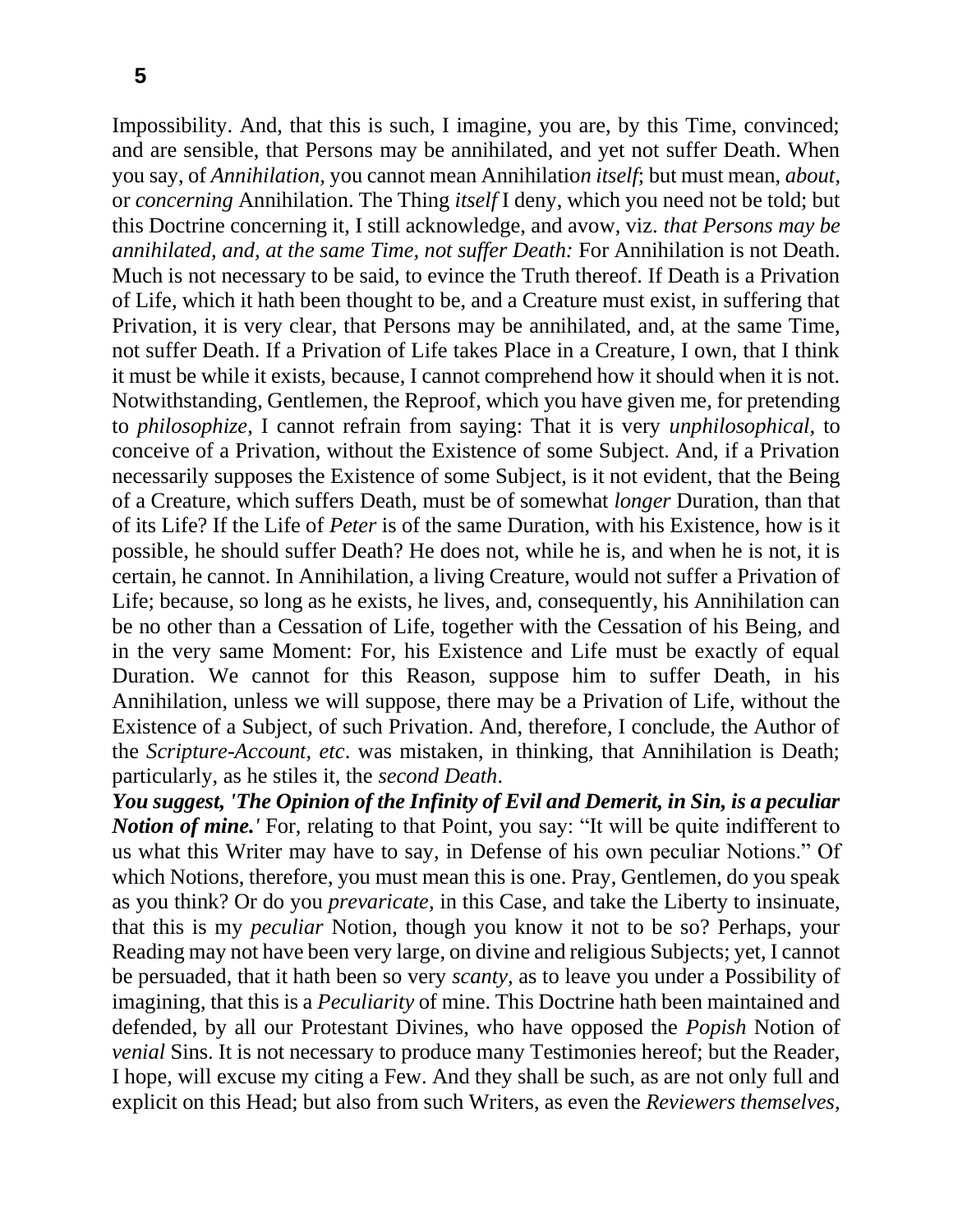free as they are in their Censures, upon any who differ from them, may not, it is probable, choose to impute Dullness unto; though, indeed, I pretend not to be certain of their Civility and Respect to the Names following, since they stand directly in their Way. Bishop *Downame,* speaking of Sins, expresses himself thus: "None being so small, but that it is of sufficient Weight to press down the Sinner to Hell, being of infinite Guilt, committed against infinite Justice, deserving infinite Punishment, for which the Justice of God cannot be satisfied, but by a Propitiation of infinite Value." Bishop *Davenant* asserts the same: "God, *says he*, is of infinite Majesty and Goodness: Whoever, therefore dishonors such Majesty, by any Transgression, be it great or small, demerits infinite Punishment." Bishop *Reynolds* speaks thus: "This Demerit (*i*.*e*. of *Sin)* is founded, not only in the Constitution, *etc*. — of God, but in the Nature of his own Holiness and Justice, which in Sin is violated, and turned from; and this Guilt is after Sort infinite, because it springeth out of the Aversion from an infinite Good, the Violation of an infinite Holiness and Justice." Bishop *Hopkins,*  his Words are these: "Every Act of Sin, yea the least that we ever committed, is an infinite Debt, and carries in it infinite Guilt, because committed against an infinite Majesty. For, all Offences take their Measures, not only from the Matter of the Act, but from the Person against whom they are committed: As a reviling Word against our Equals, will but bear an Action at Law; but against the *Prince,* it is High- Treason and punishable with Death. So here, the least Offence against the infinite Majesty of God, becomes itself infinite." Now can you, Gentlemen, persuade yourselves to believe, that these great and excellent Divines, supposed, that *there are Degrees of Infinity?* I will not peremptorily say, that you will be so favorable to their Character, as not to impute such an Absurdity to them; because I know not unto what Extent your Freedom, in Censuring, may be carried, against any, whose Opinions you dislike: Yet, I cannot allow myself to think, that you will be disposed fix such an Odium upon those *venerable* Names; though you have just the same Reason for it, with respect to them, as you had for so doing, with regard to myself.

Doubtless you thought yourselves, at full Liberty, to affirm whatever you pleased, concerning me, provided, the least: Color of a Foundation might be pretended, for what you should assert, though ever so *ridiculous* and *absurd*; and, therefore, affirmed, that I suppose there are Degrees of Infinity. Being, by me, charged with a *direct* Breach of Truth, in this Assertion: All that you have to offer in your Defense , is only this, you apprehend, that this is a Consequence naturally arising from my Notion of the Infinity of the Evil and Demerit, in Sin. But, good Sirs, are the Consequences which justly follow from Opinions, always seen, by those who hold them? I presume you know they are not. Fair it is, to urge the absurd Consequences of any Doctrine, against it, in order to shew, that it cannot be true: But it is very *unfair* to charge any with supposing the Consequences of a Doctrine, however justly they may follow therefrom, which the Asserters of it do not discern. Not long since,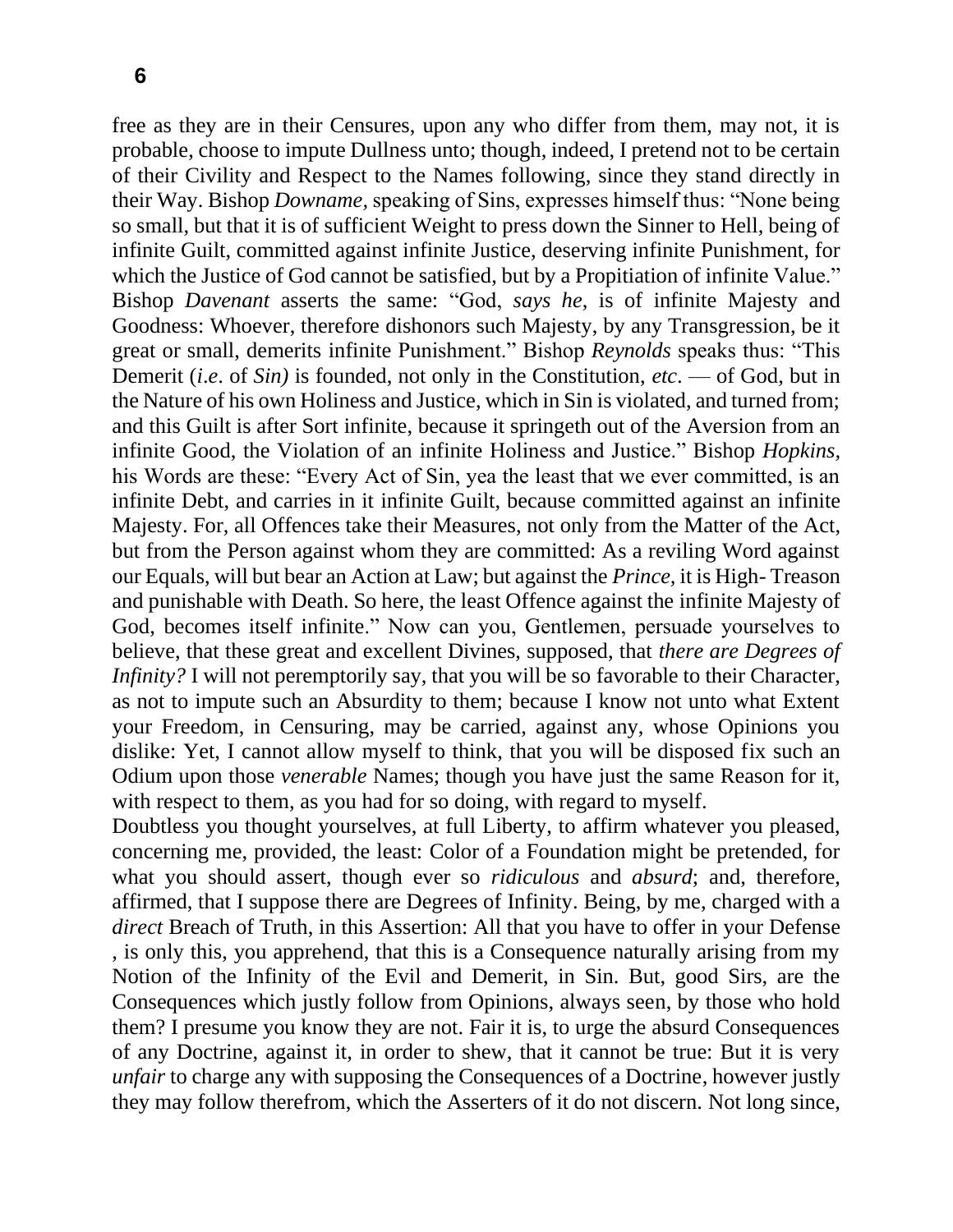I took into Consideration, an Assertion of a *learned* and *worthy* Author, from which, a Consequence most absurd, is fairly deducible. I apprehended, that it was lawful for me to observe it, and to caution against assenting to that Assertion; because of the Absurdity, which it cannot be cleared of. But if I had said, that, that Author supposed that Consequence; upon Reflection, I could not have acquitted myself, of having acted an exceedingly *disingenuous* and *unfair* Part. For this Reason, he did not discern the Consequence of his Assertion, and, therefore, could not suppose it, or, which is the same Thing, think that to be a Truth. You it seems, apprehend, that the Doctrine of the infinite Evil and Demerit of Sin, is unavoidably attended with this absurd Consequence, that there are Degrees of Infinity. Well, what if it is, must it necessarily be concluded, that our Protestant Divines saw that Consequence, and supposed it to be a Truth? Will you proceed so far in Censuring, as to affirm that of them? And, if such Writers, as are produced above, did not discern this to be the Consequence of the Doctrine, which they maintained; is it any Wonder, that so *dull*  a Person as I am, should not make the Discovery? You cannot think it is. Why then did you charge me with supposing this Consequence? Can you produce any *Expression, Phrase,* or so much as a *single* Word, from which it may be inferred, that my Notion of Infinity, is different from your own? You cannot.

All that you can pretend unto, is this: That I attribute Infinity unto that which is only finite. The clearest Proof that the Evil and Demerit of Sin, is finite, will be no Proof, that I suppose there are Degrees of Infinity: Or, that I entertain a mistaken Notion of Infinity. Such Proof, indeed, would evince, that I am mistaken in applying Infiniteness unto that, wherein, in Fact, it is not; but nothing more. And that would not, in the least, clear up your Veracity. I think, I may be allowed to say, that I have given such Evidence, that in my Account, Infinity hath no Limit, and, consequently, that there cannot be Degrees in it, that no Scruple can be made thereof. Have I not said, *that which is infinite cannot possibly proceed from a finite Being*. *We know this full as well as this Writer does*. If I had conceived, that there are Degrees of Infinity, I must have thought it possible, for that which is infinite to proceed from a finite Being.

Yea, if Infinity is really to be found with any Being at all, it must be with some created Being, if there are Degrees in it. Are not these my Words also? *Though all sinful Actions are finite, and must be so, because they spring from finite Beings, etc*. Is it not manifest from hence, that my Opinion in, that the highest Degrees rise not up to Infinity? The Thing is as *clear,* as a Matter can well be rendered by the Force of Language. And when I express the endless Punishment of Sinners, do I not say, *Punishment, which is infinite, in its Duration?* If you really thought, that my Opinion is, that there Degrees Infinity is limited or, that are Degrees in it, why did you not observe to me, that, according, to my Notion of Infinity, the Punishment of the wicked might be infinite, in its Duration, and yet not be *endless*; because I suppose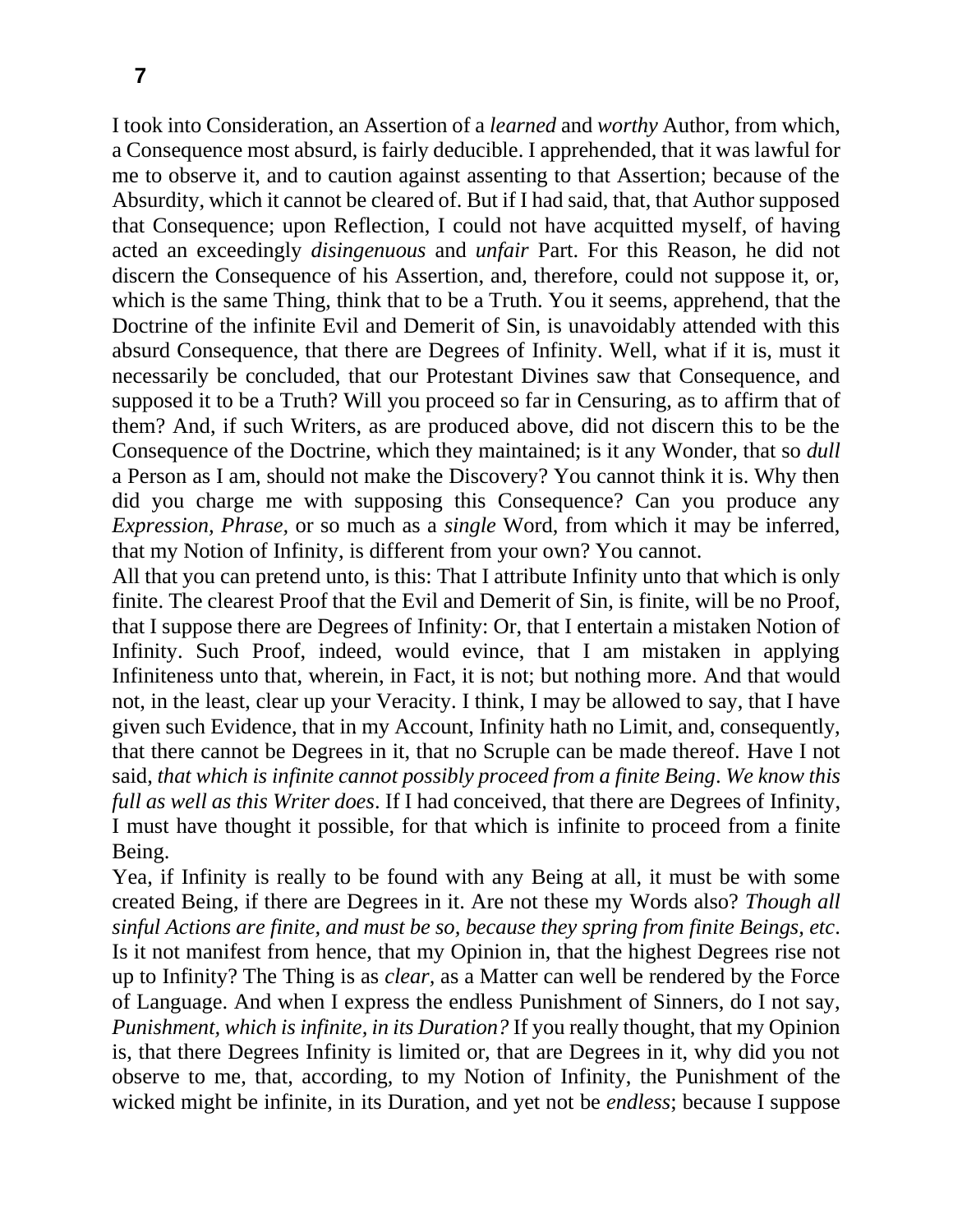Infinity to have its Limits. So full and clear Intimation I have given, that I think Infinity is *unbounded,* that it requires a *very large Stretch of Charity,* to conclude, that you did not act directly against the Remonstrance of your own Consciences, in charging me with the Supposition of there being Degrees of Infinity. But I hope you did not do this, under the Influence of this Consideration, that there is not an infinite Evil and Demerit, in Sin. If the Evil of *falsely* accusing, is not infinite, as it is a Sin against God, it is not a *light* Thing, to violate the Divine Precepts, which require us to speak Truth *of*, as well as *unto* our Neighbor. The *candid Bystander,* to whose Sentence you seem willing to submit, it is highly probable, will conclude, that, as you have *falsely* charged me, with entertaining a very absurd Notion, it is but equitable, that you should, in as public a Manner, retract that Charge, as you exhibited it. Why should you not *dare* to be ingenuous, in your Acknowledgment of Guilt, which it is impossible for you to conceal? And, that you cannot cover it over, at any Rate, the Defense you make, is a full Proof of. You have nothing to say in your Vindication, but this, the Consequence, which you infer, occurred to you, on Perusal of my Pamphlet, and, therefore, you asserted, *that,* that Consequence is my Supposition, although you had that in *full View,* which demonstratively proves, that it is no Supposition of *mine*. *As* you think this to be the Consequence of my Opinion, you might have declared it, and urged it too, as an Objection to the Truth of that Sentiment, without the least Blame from me, had you not affirmed, that I suppose that Consequence, or, which is the same Thing, think that Absurdity to be Truth. For I am heartily willing to allow others the same Liberty, in objecting to my Opinions, as I make free to take, in opposing theirs.

### *You militate against the Doctrine of the Infinity of Evil and Demerit, in sin, with a very formidable Dilemma, and enquire thus:*

"Now will Mr. *B*. maintain that all Sins are equal in Demerit, or that one Infinite is greater than another; and that Blasphemy, Idolatry, and Murder, are not more heinous than petty Theft, Drunkenness, Lying, Scandal, *etc*.? The Assertion would shock a rational Christian, and yet this Mr. *B*. will, we apprehend, be driven to, unless he admits, as a fair Deduction from *his Premises, that there are Degrees of Infinity*." I will not *dissemble,* even in the Defense of what appears to me, a most important Truth. That which is here offered, may seem a *considerable* Objection, to the Doctrine under Debate, until it is thoroughly canvassed, and weighed in the Balance of right Reason. As to the latter Member of this Dilemma, *viz*. that one Infinite is greater than another, I imagine, that I may soon ease myself of it. For, I never dreamed of an Inequality, in Infinity, or, that one Infinite is greater than another. Nor do I believe you ever thought I did. But, having worked up yourselves unto a great Contempt of me and my Writings, under the Influence of what Considerations, you best know, your Virtue, it seems, was not sufficient to guard you effectually, against a Temptation, to endeavor to render me and them, contemptible in the View of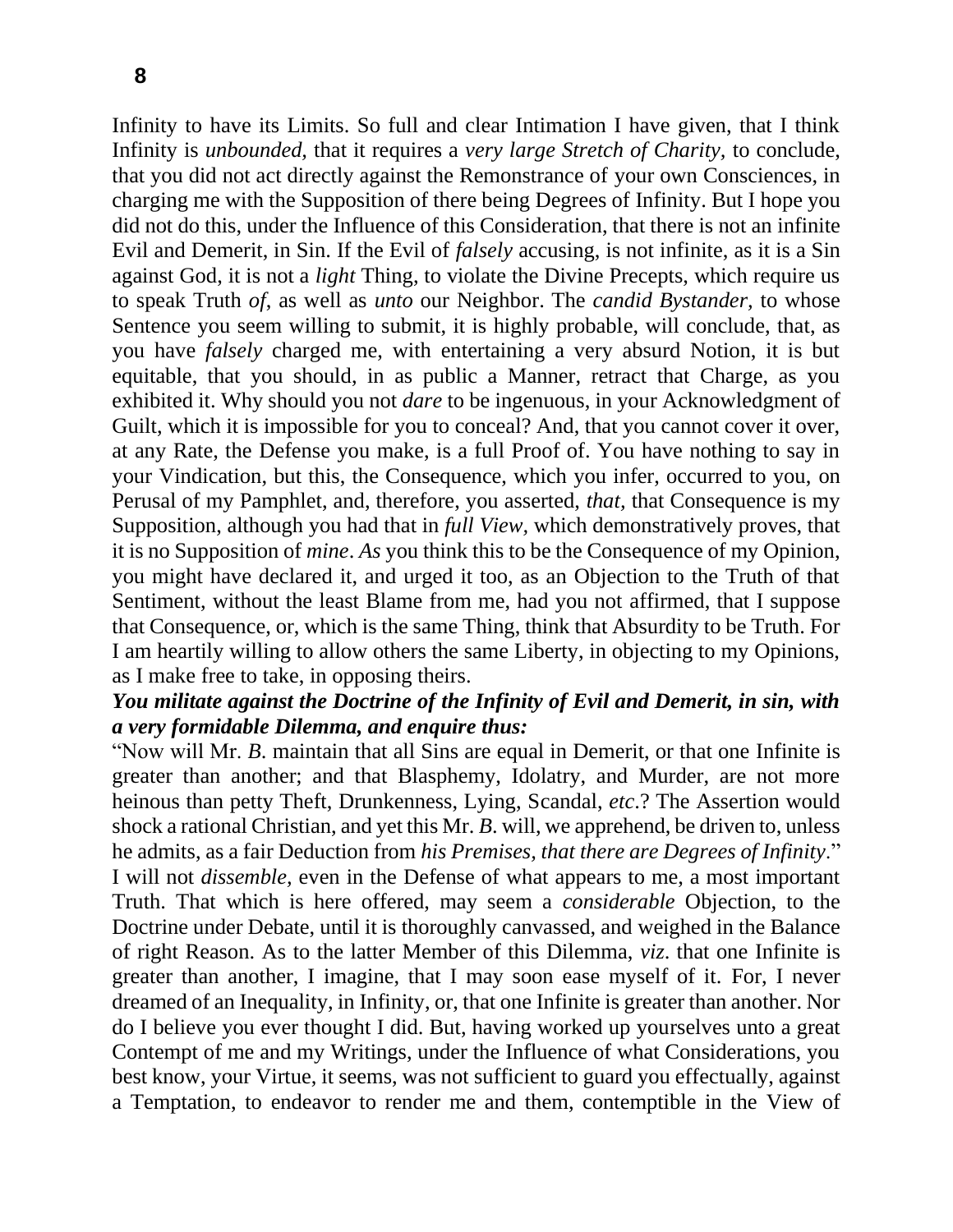others, even though it was at your own Expense. And, therefore, you took the Liberty to affirm, that which, I think, you must then know to be *false,* for you had before your Eyes, sufficient Evidence thereof, *viz*. That I suppose *there are Degrees of Infinity*. The only Difficulty, wherewith I am pressed, is the former Branch of your Dilemma. And as to that, I do maintain, that all Sins are infinite, (and so equal) in Demerit. But not that all Sins are *equally heinous:* Nor that all Sins will be *equally*  punished.

The Punishment for all Sins will be infinite, (and so equal) in its Duration. But the Punishment of no Sin will be infinite in Intenseness; for that is absolutely impossible: And, therefore, *more heinous* Sins, will be punished with *greater*  Torments, and *less* heinous ones, with *lighter*. I continue to insist upon it, that there is an infinite Evil and Demerit, in Sin. When I say that there is an infinite Evil, in Sin, I do not mean, that the Act of Sin is infinite. Or, that the Privation of moral Rectitude is infinite. Or, that the whole Compound, or Sin considered, in its Concrete, is infinite. If it was, there could be no Disparity in Sins; but every Sin must be equal. I make no Difficulty of granting, that there is a great Difference in sinful Actions, and also in their Aggravations: And shall never shock the *rational*  Christian, by suggesting, that all Sins, are equally heinous. I assure you, that you need not entertain the least Jealousy, that I shall ever so do.

*Yet, I affirm, that there is in Sin, as Sin, and so in every Sin, an infinite Evil. First, objectively:* As God is the Object against whom it is committed, there must be an infinite Evil in it. If the infinitely transcendent Excellencies of the Divine Being, are allowed to come into Consideration, in forming an Estimate, of the Evil, of Sin, I think this cannot well be denied. Indeed, if God is struck out of the Account, whose Law is broken, and whose immense Perfections are dishonored by Sin, the Infinity of Evil in Sin, cannot be proved. But Things do not seem to be quite come to that Pass yet, as *explicitly* to disallow of taking into Consideration, the Divine Attributes when we form an Estimate of the Evil, which there is in Sin. Even you, Gentlemen, do not say, that this is not to be allowed; but *artfully* pass it over in Silence, without the least Remark, although you law I argued for the Infinity of Evil in Sin, wholly from this Principle, that it is committed against Infinite Majesty.

And it was better, not to take any Notice of it, than *impiously,* to deny, that Respect is to be had, unto the infinite Perfections of the great Creator, when we form a Judgment of the Evil which there is in Sin, as it hath him for its Object. An *explicit* Denial of it, (to use your own Phrase) would shock a rational Christian. And granting of it, must have involved you in an *inextricable* Difficulty. For, if it is allowed, that the Evil in Sin, takes its Measure from the Nature and Perfections of God, the Infinity of its Evil cannot be denied, without a most manifest Contradiction. And, therefore, your Wisdom is to be applauded, in taking no Notice of an Argument, which really is *unanswerable*; and which, you could not deny, Without fixing *Infamy* upon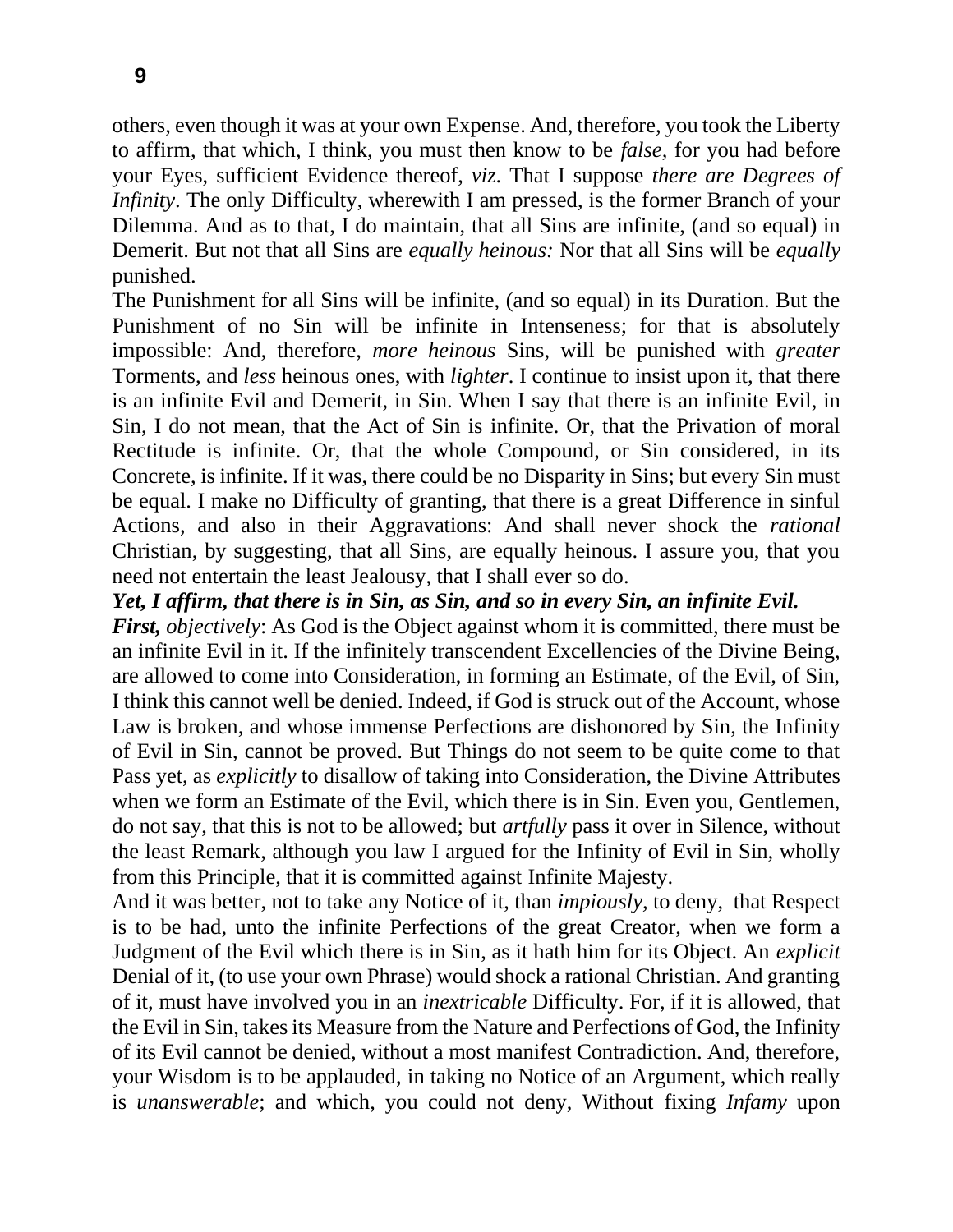yourselves; because of the *dreadful Impiety,* that such a Denial evidently carries in it.

*Secondly,* There is in Sin, *as Sin,* and so in *every Sin*, an infinite Evil *extensively*. My Meaning is this: The Spot and Stain of Sin will continue *forever:* Or, its Guilt and Pollution will *eternally* remain; unless it is atoned for and pardoned, through the Blood of Christ. If Atonement is not made, and Satisfaction is not given to the violated Law, and offended Justice of God, the Sinner will *always* remain under a Charge of Guilt. Nothing which he can do, not any Thing which he can offer, nor Sufferings which he is able to endure, will ever be sufficient to obtain a Discharge from that Guilt, which he hath contracted. As the sinful Creature is under a Charge of Guilt, this Moment, without Atonement made, and Pardon extended unto him, upon that Foundation, his Guilt will remain upon him, unto a Duration, which is infinite in its Extent. So that, there is in Sin, *as Sin,* and so *in every Sin,* whether *great*; or *small,* an infinite Evil, both *objectively* and *extensively* considered.

Now, such as the Evil in Sin is, it is, surely, reasonable to conclude, that such is its Demerit. The Evil in Sin, *as Sin,* and so *in every Sin,* is infinite, *objectively,* and *extensively:* And, therefore, there is in Sin, *as Sin,* an infinite Demerit. It is no Absurdity to conceive, that the Demerit of Sin is proportionate to the Evil, which there is in Sin. And that, Evil is not infinite, will never be proved, until Proof is given, that the Infinity of the Divine Object, against whom Sin is committed, must not come into Consideration, when we form an Estimate of the Evil, which therein is. And who will dare to engage in such an *impious* Undertaking, I know not. I am willing to hope no Man whatever. There being in Sin an infinite Evil, and an infinite Demerit, or a Demerit proportionate to its Evil, therefore, **I.** The reasonable Creature suffers an *infinite Loss,* in Consequence of Sin, *as Sin,* whether the sinful Action be *more,* or *less* heinous.

This Loss is a Want of the Enjoyment of an infinite Good. An infinite Loss would not be the *penal Effect* of Sin, if there was not an infinite Demerit in Sin. It is absurd to suppose that the *penal Effect* of Sin, in any Sense, is infinite, if the Demerit of it is not infinite. For, in that Case, there would not be a Proportion between Demerit and the Penalty, unto which it relates; but the Disproportion would be such as exceeds *all Degrees*. Wisdom and Justice, most certainly, infinite Wisdom and Justice, will, in all Respects, proportion Punishment, unto the Demerit of Sin: Without great Impiety we cannot think otherwise, And, therefore, if it is to be proved, that it is the Constitution of God, that Sin shall subject the rational Creature, unto the Suffering of an infinite Loss, as a *penal Effect* of Sin, the clearest, the most undeniable Proof, even such as rises up to *evident* Demonstration, will be given, that there is an infinite Evil and Demerit, in Sin. And which of these two Things requires Proof? Which of them will be disputed? *viz*. Whether a Want of Communion with God, or of the Enjoyment of him, who is the Origin of all Felicity, be an infinite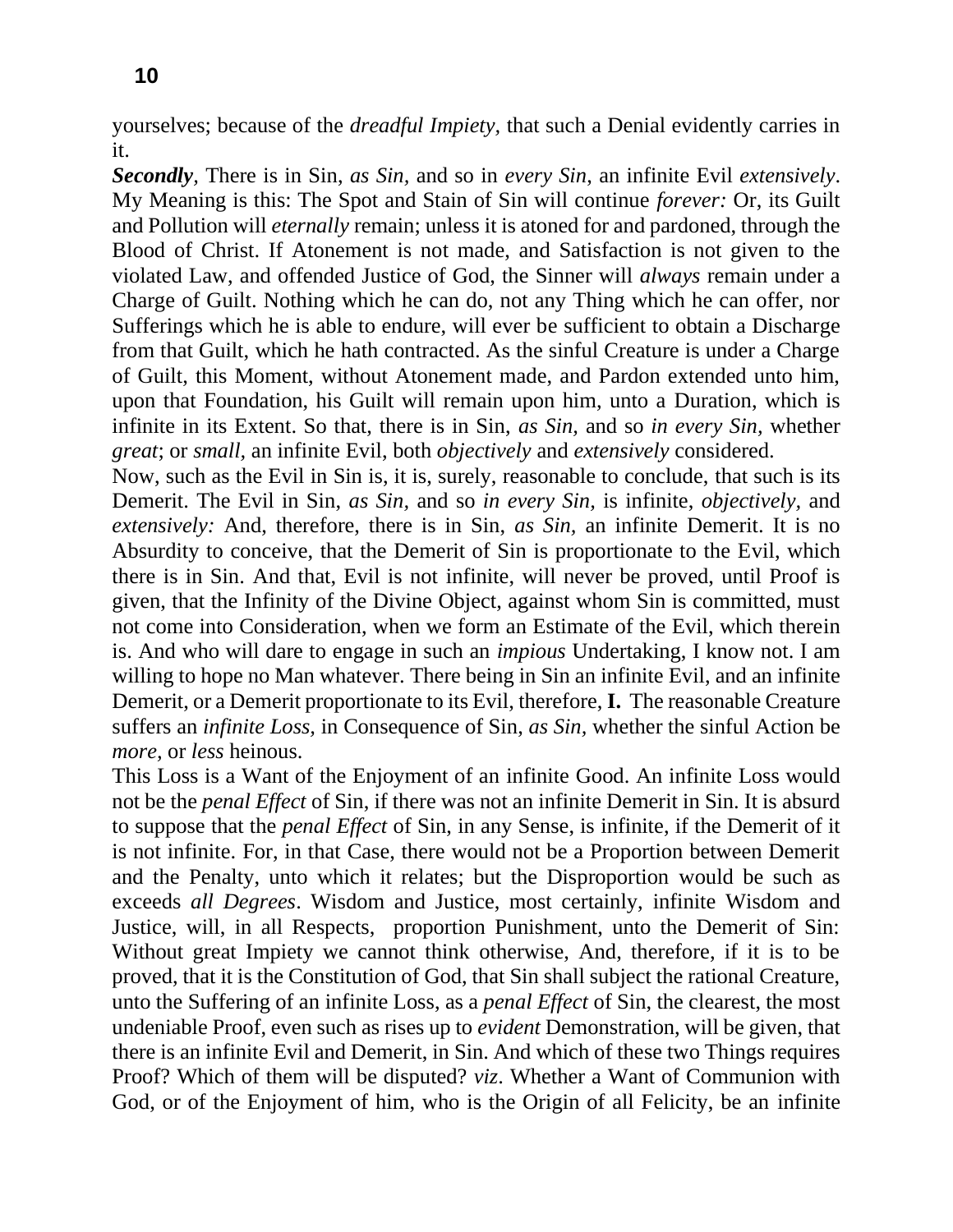Loss? Or, whether, it is the Appointment of the most holy, most wise, and most just Creator, that Sin, *as Sin,* and so *every Sin, whether great, or small,* and whether *more*, or less heinous, shall subject reasonable Creatures, unto the Suffering of such an infinite Loss? I think neither can be contested. And until either one, or the other is denied, we may take them both for granted. This is an irrefragable Argument, for the Proof of the Infinity of Evil and Demerit, in Sin. Such an Argument it is, that all the Skill and Force, of all the *rational* Christians, (as they call themselves) in the World, will never be able to answer. You see, Gentlemen, notwithstanding your Reproof, I remain *dogmatical* still. At which you need not be surprised, because you knew what *Solomon* says: *Though thou shouldest bray a Fool in a Mortar, among Wheat with a Pestle, yet his Foolishness will not depart from him*.

**II.** This Loss is infinite *extensively,* as the Evil in Sin is, and the Demerit of it too, for that Reason. For, as the Guilt and Pollution of Sin will eternally remain, if not atoned for, and pardoned, so the reasonable Creature will forever suffer the Loss of the Enjoyment of God, as the *penal Effect* of Sin.

**III.** The Infinity of the Demerit of Sin, arising from the infinite Evil, which there is in it, as to Punishment of *Sense,* respects the Extent of its Duration; but not its Intenseness and Weight. Punishment for Sin, in this View, will be infinite in Duration, but finite in Intenseness. It is not to be supposed, that Sin demerits infinite Tortures. For which, three Reasons are assigned, by the most learned, and very accurate *Witsius*.

**1.** Because such Punishment (*i*.*e*. which is infinite in Intenseness) is absolutely impossible: For, no Creature is able to endure Tortures, which are infinitely intense. **2.** Because it would follow, God could never satisfy his Justice, by the Infliction of condign Punishment on the Ungodly. **3.** Because it would follow, that equal Punishment is due to all Sins: Or, that in Fact, all sins are equally punished, which is absurd to suppose, and contrary to *Matthew* 11:22." From hence, it is evident, that the Infinity of the Evil and Demerit, in Sin, may be maintained, without the Absurdity of supposing, that *there are Degrees of Infinity*. It is also clear, that this Doctrine may be defended, without supposing, that all Sins are *equally* heinous, and also without supposing, that all Sins are *equally* punished. The Punishment of all Sin is infinite, (and so equal) in its Duration, as I laid in Page 30 of my Pamphlet. But the Intenseness of the Torments inflicted by God, for Sin; for no Sin *whatever,* will be infinite; but they will be *more,* or *less*, intense, as the Sins, for which they are inflicted, are *more,* or *less* heinous, and *more*, or *less* aggravated. And, therefore, there will be Degrees, in Divine Punishment, as Men are *more* or *less* guilty. Which I also observed, in Page 26. Upon the whole, I think, it is most clear, that your very *formidable* Dilemma, being thoroughly examined, appears to have no Weight or Force at all in it. And it can do no Execution, upon the Doctrine of the Infinity of Evil and Demerit, in Sin, against which it is levelled.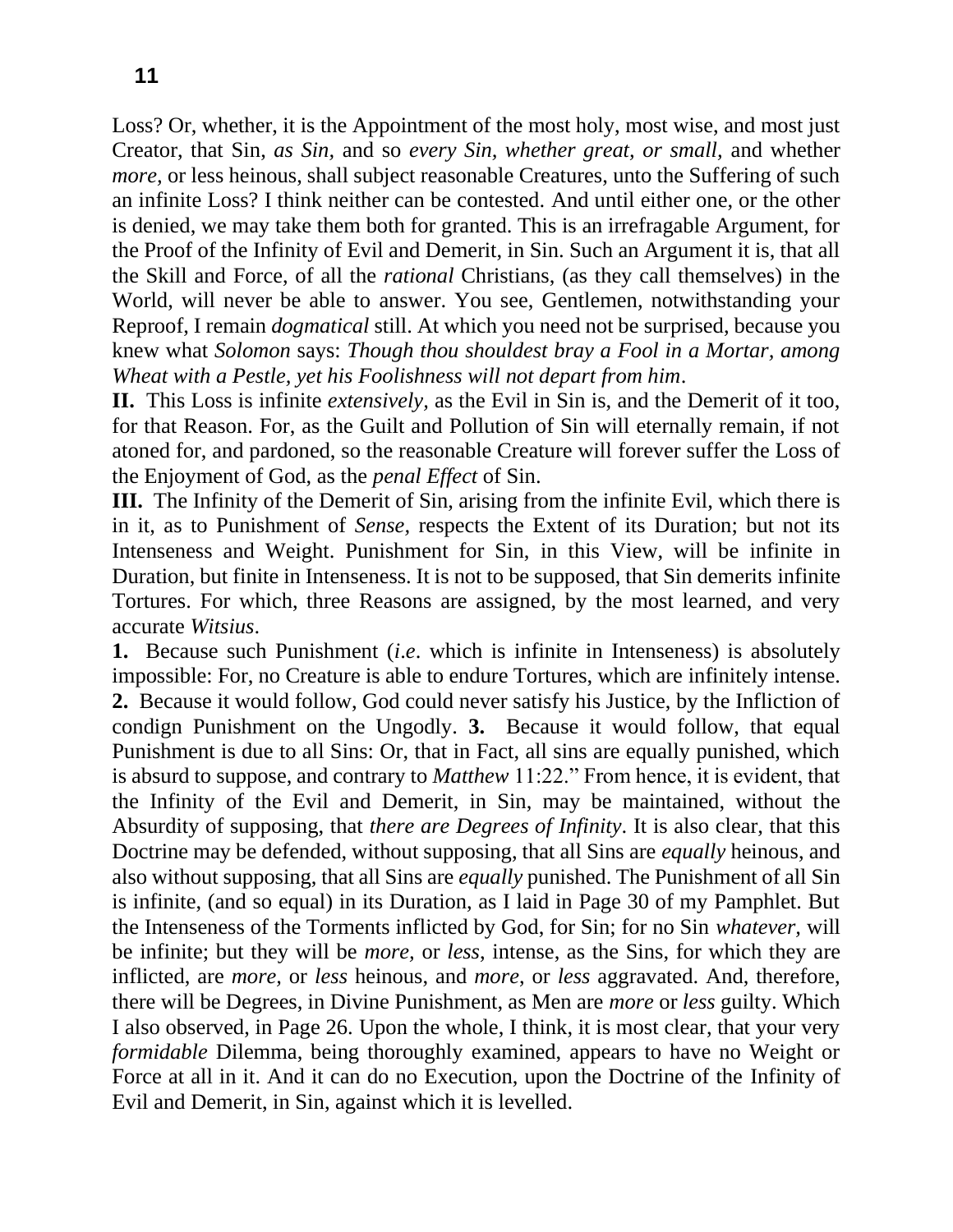It does not in the least affect that Doctrine. Take it in both its Branches, the Distance, between it, and that Doctrine, is as great as the Distance of the *two Poles,* and far greater too. I am not driven by it to suppose that *there are Degrees of Infinity*. Because I plead not for the Infinity of Evil and Demerit in Sin, from Sin *materially*  considered; but: from the Infinity of the Divine Object, against which it is committed. And, in this Consideration of Sin, (*i*.*e*. *objectively)* there is no *Difference*  in Sins, however great the Difference may be in *Acts of Sin*. Nor am I driven by it, to maintain, that "Blasphemy, Idolatry, and Murder, are not more heinous than petty Theft, Drunkenness, Lying, Scandal, *etc*." Because I have not contended for the Infinity of Evil and Demerit, in Sin, from its Heinousness; and, therefore, I may, as *I do, allow, that Blasphemy, etc*. *are more heinous,* (as you say) *than petty Theft, etc*. can be supposed to be, perfectly consistent, with my Opinion of the Infinity of Evil and Demerit, in Sin, *as Sin,* and so *in every, sin,* whether *great* or *small*; because I plead, that this Infinity of the Evil and Demerit, in Sin, arises from the Infinity of God, the Object against whom it is committed, and not from the Heinousness of the sinful Act. If I had done that, as you say, I must have been driven to assert one of there two Things: *Either, that one Infinite is greater than another:* Or, that *all Sins are greater in Heinousness*. But, as I argue upon quite another Principle, your Dilemma does not come near me. It is as far from me, as the Earth is from Heaven. And I am much secure from being hurt by it, as a Man would be secure from being injured by the Discharge of a Pistol, if he was placed in the highest Heavens.

*It is astonishing, that you could prevail with yourselves, to pretend, that you have not misrepresented me to the Public;* because you must know, that you were guilty of a Misrepresentation of me, in saying, that I suppose *there are Degrees of Infinity,*  except you are exceedingly *dull,* as I am. For, I absolutely denied the Infinity of every Being, and of all Acts, wherein there can be Degrees. Did I not say: *That which is infinite, cannot possibly proceed from a finite Being?* There are my Words also, and you quote them, and thereby prove upon yourselves, that Guilt, which I charge you with: *Though all sinful Actions are finite, and must be so, because they spring from finite Beings*. Is not here a full and absolute Denial of Infinity, wherein there is a Possibility of Degrees?

How unaccountable is it, therefore, that you could allow yourselves to assert, that I suppose *there are Degrees of Infinity!* And it is more strange still, that you can now pretend to acquit yourselves of the Guilt, of a Misrepresentation of me unto the Public. This Assertion is as *gross* a Misrepresentation of me, as affirming, that I suppose that *God is finite in his Being, Powers, and Acts, and his rational Creatures are infinite in their Beings, Powers, and Actions,* would have been. You had as much Ground to assert this of me, as you have to affirm the other. That Assertion implies, that I think Infinity is *limited*; which you could not but know, is *a palpable Falsity*. You were certainly convinced in your Consciences, that I entertain no *mistaken*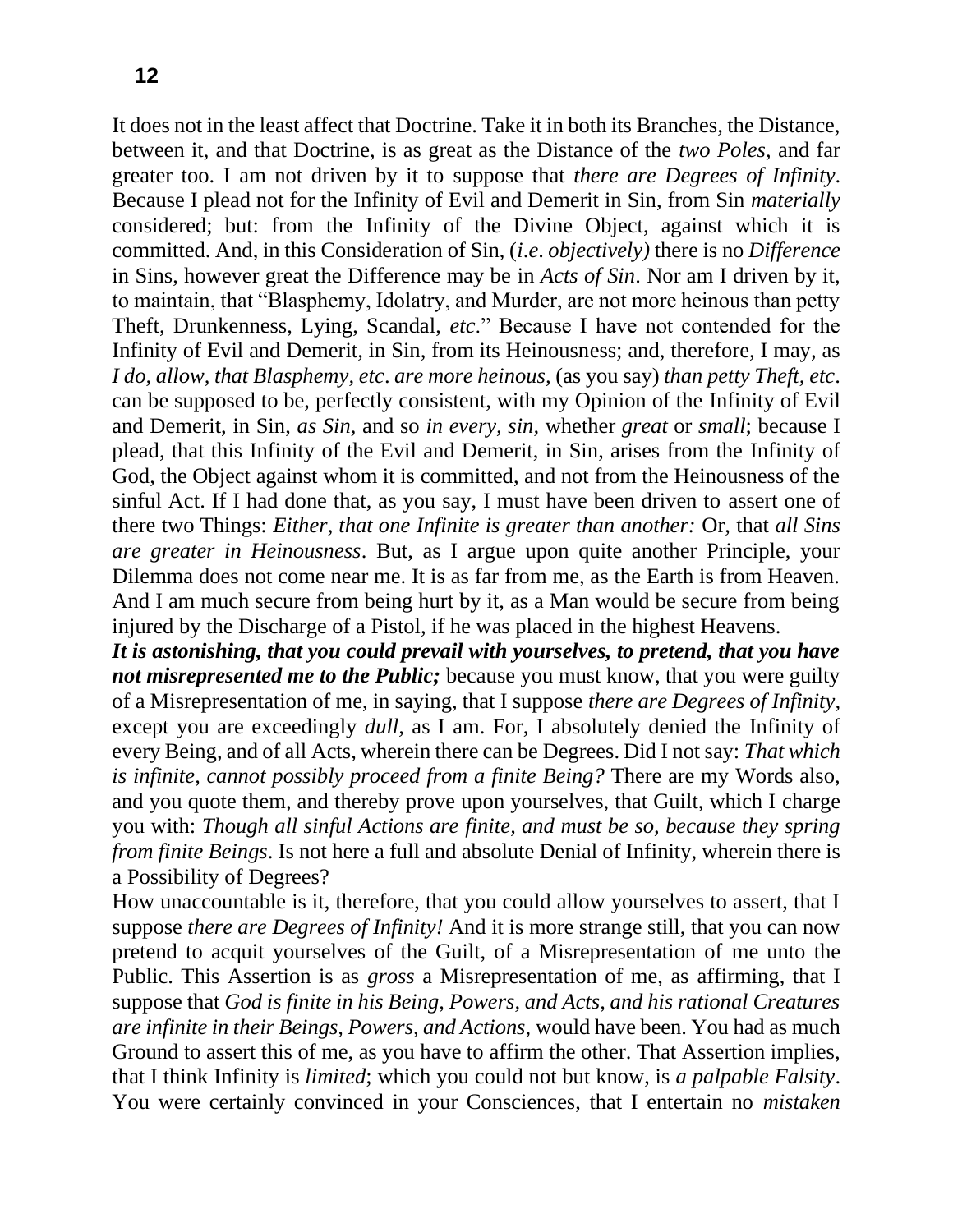Notion of Infinity, though you dared to affirm I do. Yon might, indeed, think, that I attribute Infinity, unto that wherein it is not; and, therefore, mistook in that Respect. But as to Infinity *itself*, you must, undoubtedly, know, that my Apprehension of it is, the very same with your own, and the Apprehensions of all other Men; *viz*. That it is *absolutely without a Limit*. The clearest Proof, that I am mistaken, in thinking, that there is an infinite Evil and Demerit, in Sin, (could such Proof be given) would not in the least prove, that suppose, that *there are Degrees of Infinity*. But with respect to the Doctrine of the Infinity of Evil and Demerit, in Sin, I think, I may take Leave to say, that such Evidence and Demonstration of its Truth is given, as will not admit of a *solid* Reply.

As you have *grossly,* misrepresented, me, in *falsely* charging me, with supposing, that *there are Degrees of Infinity,* I have a Right to demand of you a full Retraction of that Charge, I do demand it. And, unless you comply with this Demand, and, in the *very same public* Manner, withdraw your Charge, (in the Body of your Number for the Month of *April)* as you exhibited it, I shall take the Liberty to expose you farther, than I have yet done. When I consider unto whom I now write, I think, it may not be improper for me to add this: The Punishment of Sins will be *equal,* in its Duration; but *unequal,* in its Intenseness; because I have said, that Punishment for Sin will be *infinite,* and so *equal:* Lest you should tell your Readers, that I suppose an *Equality* and an *Inequality,* in the same Thing, and in the *very same* Respect.

*To conclude, if you, on your Part, will be pleased to allow me the Liberty, of defending what appears to me to be true;* I assure you, on my Part, you shall always have full Leave to represent me, unto your Readers, as *ostentatious, dogmatical, dull, ill-mannered, very profound, and un- meaning:* But if, in Contradiction to the last Encomium, you shall say my *Un-meaning,* is a *Meaning,* and such a Meaning, as is absurd, which is the Fact here, if it comes within my Notice, you shall not fail of hearing from me. As to everything else, I shall be silent, say of me *whatever* you please, that you shall think is agreeable to *Politeness, Civility,* and *Candor*. For, it is Matter of as *much* Indifference unto me, *what Epithets,* you shall be pleased to honor me with, as it is to you, *what,* or *how much,* I may have to say, in Defense of the Notions, which I entertain. I think it not amiss to make some Improvement, on the important Subject, of this Letter, in a little *pious Enthusiasm,* and *Cant*. But, as you are *rational* Christians, such *Stuff* cannot be acceptable to you, and, therefore, I will not presume to offer it to your Consideration: But bid you Adieu, for the present. I am, *Gentlemen, Your humble Servant, JOHN BRINE Bridgewater-square, March 31, 1755* **Some Improvement of the Doctrine of the Infinity of the Evil and Demerit, in Sin:** *In a few Reflections* **I.** *Our Indignation against Sin, ought to rise up, unto the highest Degree, from the Consideration of the infinite Evil, which there is in Sin, as Sin, and so in every Sin.* One of its numerous Ways, whereby, an a Time of Temptation, it surprises us, into Acts of Folly, is by *hiding* its Vile Nature.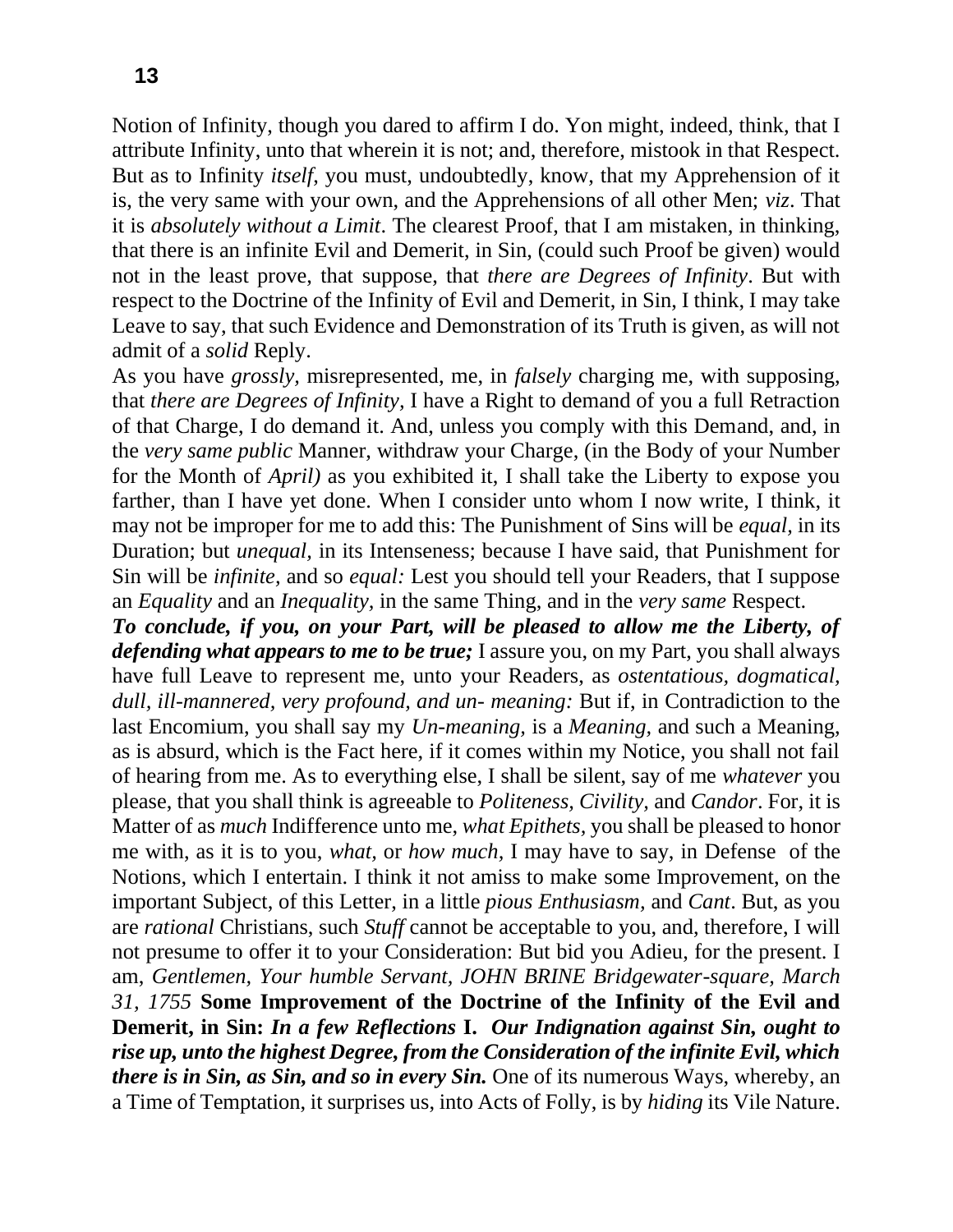This is a Deception extremely dangerous, and without a speedy Interposition of Divine Grace, and Power, in our Favor, to awaken us, unto due Consideration, of the *dreadful* Evil of sinning against God; such woeful Effects, may be expected to ensue, as will overwhelm us, in Sorrow, Shame, and Confusion, upon a Reflection. It is to be feared, that not a Few, can bear Testimony, unto the Truth of this, from their own, *sad* Experience. Men are apt to compare sinful Actions, with one another; and because there is a Difference in them, *materially* considered, some being far more heinous, than others; they think, that without much Danger to themselves, at least, a little Gratification, may be allowed unto the Flesh, in some particular instance, or, to such a Degree, though not in a higher Measure.

Hence, we are prevailed with, (*i*.*e*. through Inattention, unto the Evil of Sin, *as Sin)*  to think within ourselves of this or that Sin, is it not a little one? There is no great Harm therein, or it is not an *atrocious* Crime; and so Sin obtains a Conquest over our Minds, and we are in the utmost Danger, of contracting such Guilt, as will be just Cause of the *deepest* Resentment against ourselves, so long as Life shall last. The only Way of being secured from Sin's Prevalence, is to have our Souls impressed with a due Sense of its *exceeding Sinfulness:* Without this, Men will *make a Trade* of committing *lesser* Evils, which will most assuredly prove forever ruinous unto them, if infinite Mercy prevent it not, by a timely Conviction of their Guilt and Misery in Consequence of it. *Slight* Thoughts of the Evil of Sin, wilt certainly be productive of the most pernicious Fruits, in some Way, or other. And, therefore, it is our Wisdom, to take into our most serious and fixed Consideration, what an abominable Thing it is, to sin against infinite Goodness, Holiness, and Justice, even in the *lowest* Instance: For, then, only, we are safe from Sin's Encroachments. And, without this, we shall never exercise that Repentance for Sin, which God *accepts*. Because we shall extenuate our Guilt, and palliate our Offences, if we have not a Sense of Sin's Evil, as it is committed against infinite Goodness, and Majesty. As we value our precious Souls, therefore, let none persuade us to think, that there is not an infinite Evil in Sin, unless they produce such Evidence for it, as will not admit of the least Scruple, concerning its Truth. Such Evidence can be no other than this; *viz*. that God's infinite Perfections are not to be taken into View, when we form our Judgment of Sin's evil Nature. The Supposition of which, surely; must be shocking, unto every *pious* Mind.

**II.** *The Infinity of the Demerit of Sin, objectively considered, proves, that we are all, and everyone, in a miserable Condition. Men universally are chargeable with Sin. Every Mouth is stopped, and all the World is become guilty before God*. And, none can possibly, by any Means, make a Compensation for their Offences, to the Law and Justice of God. Dost thou, O Sinner! because thou art not so guilty; as some others are, think that it may be in thy Power, to procure thy Pardon, and secure thy Person from suffering Divine Punishment? Thou art dreadfully deceived herein. For,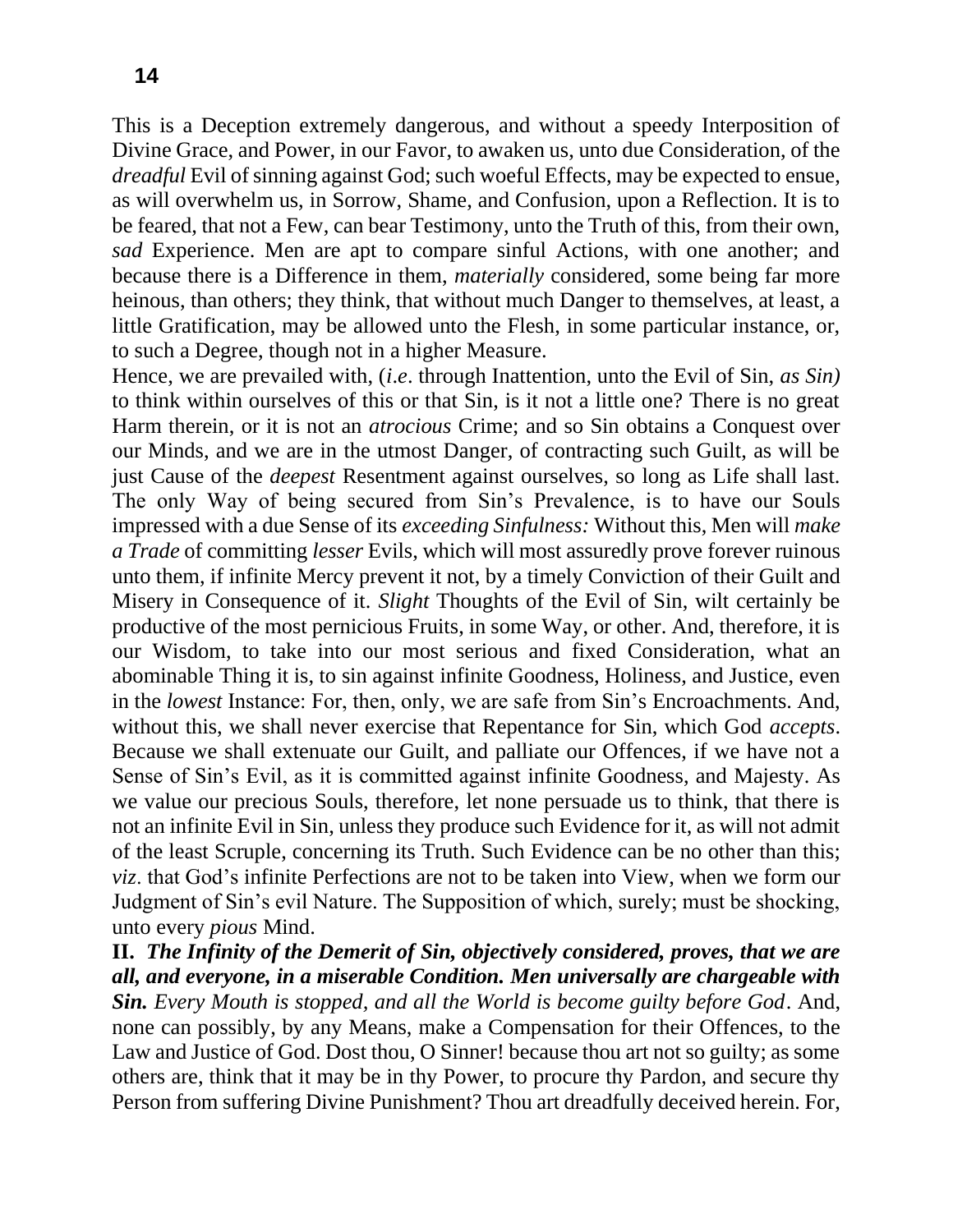the *least* of thy Transgressions, even in Thought, exposes thee unto the Suffering of an infinite Loss, for evermore. Sin *as Sin,* and so *every Sin,* whether *great, or small,*  forfeits a Title, unto the Enjoyment of God, the Origin of Blessedness. And, therefore, no Creature, who is guilty, though but in the *lowest* Degree, hath a Claim upon God, the Fountain of all Goodness, for Communion with him, a Sense of his Favor, and the Enjoyment of him. The *least* Act of Sin subjects the rational Creature, unto the Suffering of this infinite Loss; because of the Infinity of Evil, in Sins, as committed against God. And, as the Guilt of the Sinner, will forever remain upon him, if not atoned for, and pardoned, on the Foundation of Atonement made. He must eternally suffer that infinite Loss. Never, never, can he be admitted into the Presence of God: *Where is Fulness of Joy*. But must always be separated from him. And though, through the *dreadful* Enmity, which there is in the Heart of a Sinner, against God, he will not desire the Happiness of Communion with him, in his infinitely glorious Perfections; his infinite Indignation, discovered, in his Expulsion from his gracious Presence, will pierce him *through,* and *through,* and fill his Soul with *agonizing* Tortures. *This! O dreadful! This!* is what we all and everyone deserve, let our Guilt be ever so *small,* or how *little so ever,* it may be aggravated, in its Circumstances. How stupid, therefore, are our Hearts, which are unaffected with our *deplorable* Condition! Very justly we are compared unto *a Man asleep, upon the Top of a Mast:* Who is every Moment, in Danger of being swallowed up, in the Waves of the Sea; but is insensible of that Danger. And thus it is with sinful Men.

**III.** *This Doctrine of the Infinity of the Evil and Demerit, in Sin; must surely, convince us, that our Redemption from Sin, and its penal Effects, could not be affected, by a mere Creature.* Infinite Merit can never attend the Obedience, and Sufferings of one, who is not of infinite Dignity, in his Person. Now, if it be a Truth, that there is an infinite Demerit, in Sin; the Sufferings of Christ, great as they were, could not atone for our Guilt, if; he was no other than a *voluntary* Production, or a *created* Being; because infinite Merit, had not attended them. And, therefore, those, who *sacrilegiously* rob him of the Glory of his *proper* Divinity; are driven by it, to deny, that there is an infinite Evil and Demerit, in Sin. For, if that is allowed, it necessarily follows, that Christ by his Obedience and Sufferings, could not have *obtained eternal Redemption,* for one Individual of the human Race. If Men expect Salvation from Sin, and its penal Effects, by the Acts and Sufferings of a *mere*  Creature, it behooves them, to prove the Possibility of it, if they are able; for, otherwise, they must acknowledge, that such high Expectations, which are, indeed, the greatest a Creature can possibly entertain, are without a solid Foundation, and must certainly be disappointed. From hence appears, the evident Necessity, such Men are under, to maintain, that there is not, an infinite Evil and Demerit, in Sin;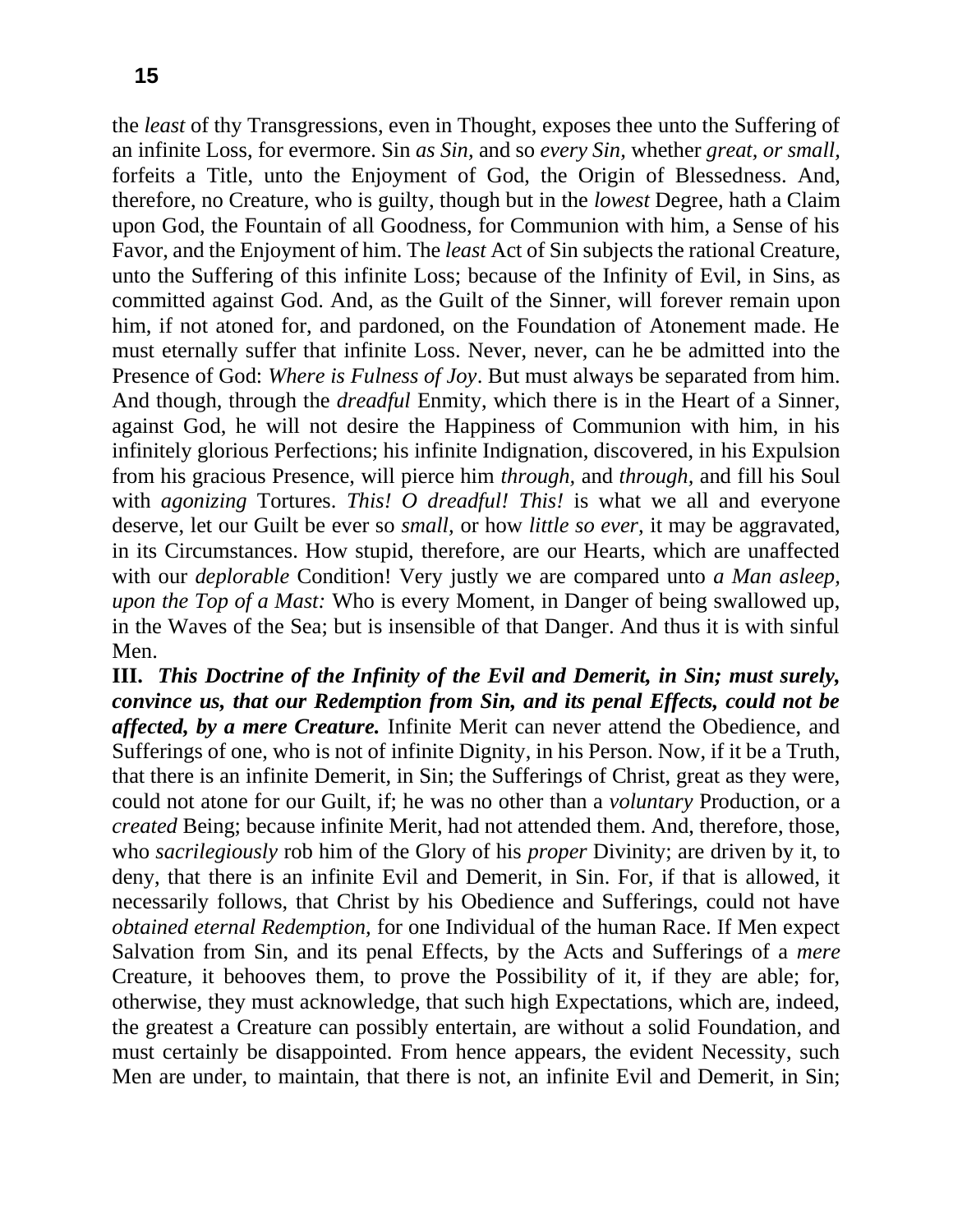who insist upon it, that Christ is not *a Divine* Person, or *truly* God; but a Creature, or, a *voluntary* Production only.

**IV.** *This important Doctrine lets us see, that we are infinitely indebted, unto the Grace, Kindness, and Mercy of God.* If there is an infinite Evil and Demerit, in Sin, *as Sin,* and *so in every Sin:* And our sinful Actions are more, than we can possibly number, and in all of which, there is an infinite Evil and Demerit: O what a *Profusion*  of Goodness and Grace, is there in our Pardon! Infinite Mercy alone, can be a proper Ground of a Hope of Remission, since the Demerit of every one of our numerous Offences, is infinite, agreeably unto the infinite Evil, which there is in all, and every one of them.

Surely, upon a due Consideration of the Multitude of our Transgressions, in every one of which there is an infinite Evil and Demerit; we must be filled with an Admiration of the *boundless* Exuberance of the Mercy of God, which is so conspicuous, in the Forgiveness of them. If, we have a suitable Apprehension thereof, in any Degree, we shall not fail of expressing our holy Adoration, of that *immense* Goodness and Mercy, in the devotional Language of the Church: *Who is a God like unto thee, that pardoneth Iniquity, and passeth by the Transgression of the Remnant of his Heritage? He retaineth not his Anger forever, because he delighteth in Mercy*.

(Micah 7:18.)

**V.** *No less adorable, is Divine Wisdom, which contrived the Way of our Remission, than Divine Grace, which resolved upon our Pardon.* Infinite Wisdom only could provide for Sin's Atonement, which is of infinite Demerit, as its Evil is infinite. In that Provision, the *unbounded* Understanding of God, discovers itself, more than in all his other Works; for which Reason, the Scheme of Redemption by Christ, is *emphatically* stilled: *The Wisdom of God in a Mystery, even the hidden Wisdom*. It is what could never have entered into any created Mind, angelic, or human. But, if the Doctrine of the Infinity of Evil and Demerit, in Sin, is not true, the evangelical Scheme of Redemption, is not so *mysterious,* as it is represented to be. Of this, those who deny that Doctrine are fully sensible, and, therefore, do not allow it to be, in the *Depth* of its Wisdom, any more than, in the *Riches* of its Grace, what it really is. To close, if we give up this Doctrine of the Infinity of Evil and Demerit, in Sin, I am not able to discern, that we can possibly have any Objection, against joining with the *Socinians,* in a Denial of Christ's Atonement; which is what we can never do, I am lure, if we have any just Sense of God's Rectitude and Holiness.

### **POSTSCRIPT**

To the Authors of the *Monthly-Review,* GENTLEMEN, I AM persuaded, that the Public, to whom you appeal, will conclude, that you were guilty, of misrepresenting me, in laying, that I suppose *there are Degrees of Infinity*; when they are informed, that my Words, concerning Infinity are there: *Indeed, we have learned to speak very*